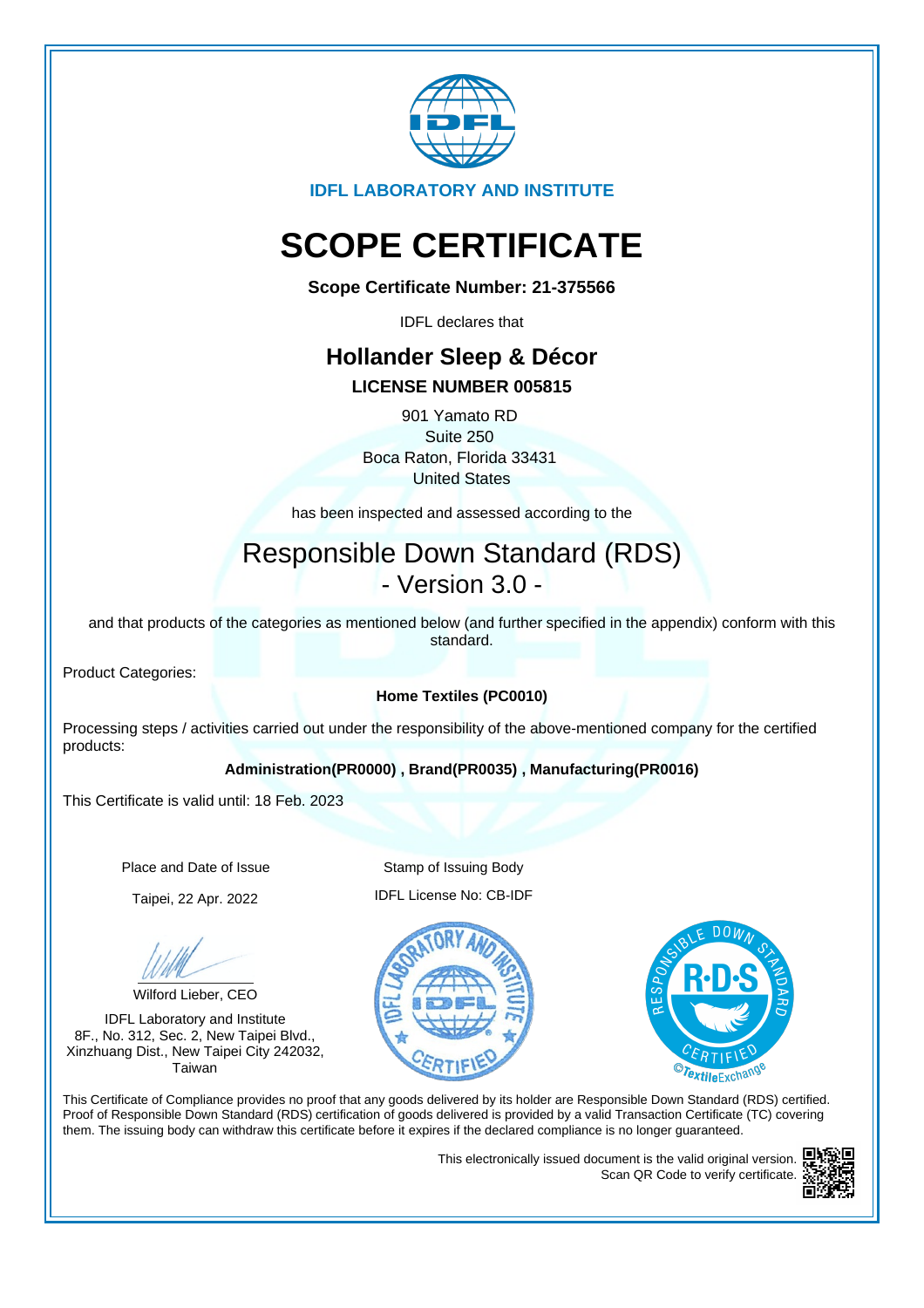

#### **Hollander Sleep & Décor Responsible Down Standard (RDS)**

Products Appendix to Certificate No. 21-375566

In specific the certificate covers the following products:

| <b>Product Category</b> | <b>Product</b><br><b>Details</b> | <b>Material &amp; Material Composition</b>                   | <b>Label Grade</b> | <b>Processing Facility</b> |
|-------------------------|----------------------------------|--------------------------------------------------------------|--------------------|----------------------------|
| <b>Home Textiles</b>    | <b>Pillows</b>                   | (Grey Duck Down and Feathers Filling) Responsible Down       | n/a                | 943, 11613, 11614,         |
| (PC0010)                | (PD0023)                         | (RM0032) + Responsible Feather (RM0039)                      |                    | 13651                      |
| <b>Home Textiles</b>    | <b>Pillows</b>                   | (Grey Goose Down and Feathers Filling) Responsible Down      | n/a                | 943. 11613. 11614.         |
| (PC0010)                | (PD0023)                         | (RM0032) + Responsible Feather (RM0039)                      |                    | 13651                      |
| <b>Home Textiles</b>    | <b>Pillows</b>                   | (White Duck Down and Feathers Filling) Responsible Down      | n/a                | 943, 11613, 11614,         |
| (PC0010)                | (PD0023)                         | (RM0032) + Responsible Feather (RM0039)                      |                    | 13651                      |
| <b>Home Textiles</b>    | <b>Pillows</b>                   | (White Goose Down and Feathers Filling) Responsible Down n/a |                    | 943. 11613. 11614.         |
| (PC0010)                | (PD0023)                         | (RM0032) + Responsible Feather (RM0039)                      |                    | 13651                      |

END OF APPENDIX

Place and Date of Issue Stamp of Issuing Body

Wilford Lieber, CEO

IDFL Laboratory and Institute 8F., No. 312, Sec. 2, New Taipei Blvd., Xinzhuang Dist., New Taipei City 242032, Taiwan

Taipei, 22 Apr. 2022 IDFL License No: CB-IDF





This certificate provides no proof that any goods delivered by its holder are certified to the listed standard. Proof of certification of goods delivered is provided by a valid Transaction Certificate (TC) covering them.

> This electronically issued document is the valid original version. Scan QR Code to verify certificate.